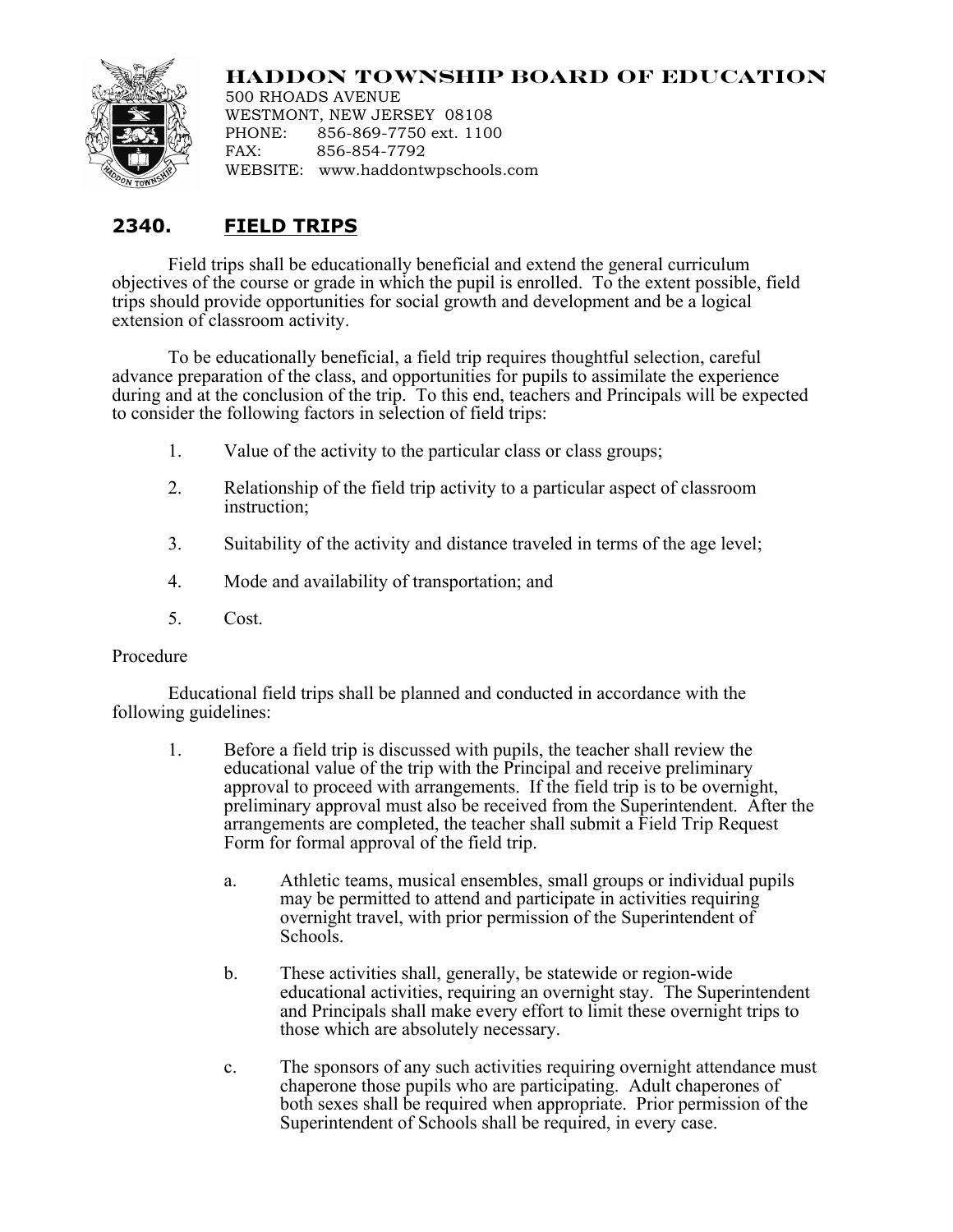- d. All other overnight trips must be individually approved, in advance, by the Board of Education. Applications shall be submitted in writing to the Building Principal, who shall forward the request with his/her recommendations, to the Superintendent of Schools.
- e. Pupils participating in nationally or regionally sponsored tours shall conform to all requirements for pupil field trips, including written parental permission, provision for adequate teacher supervision, and prior approval by the Principal, Superintendent and Board of Education.
- 2. A parental permission slip is required for each pupil participating in the trip, including walking excursions. Permission slips are available in each school office.
- 3. The teacher shall provide the parent(s) and/or legal guardian(s) with information concerning the purpose and destination of trip, transportation and eating arrangements, date and time of departure, estimated time of return, and a detailed itinerary when a field trip will extend beyond the school day.
- 4. The Board of Education may provide a designated number of bus trips to each school, which shall be apportioned by the Principal for local educational field trips. Beyond these Board-sponsored field trips, Principals may recommend appropriate field trips in which participating pupils will pay a pro rata share of costs for transportation, admission fees, etc. However, the Principal shall make provisions for families requesting assistance with such expenses.
- 5. Whenever possible, one or more adults, in addition to the teacher, will accompany each class on field trips unless otherwise approved by the Principal. Teachers shall be responsible for informing accompanying adults of their duties and responsibilities.
- 6. The teacher shall review acceptable standards of conduct with the pupils in advance of the trip. The teacher has primary responsibility for the conduct of the children. Pupils who cannot be self-controlled or teacher-controlled may be excluded from field trips. Pupils who are suspended shall not be permitted to participate in field trips.
- 7. The teacher planning the trip shall be responsible for arranging an appropriate educational experience and supervision for pupils who do not participate in the field trip.
- 8. Pupils' safety shall be a primary consideration on all field trips.
- 9. The buddy system, or assigning of partners, is recommended to assure constant awareness of each child's whereabouts, needs, and participation.
- 10. Should an emergency situation occur, the teacher shall be responsible for notifying the Principal by telephone as soon as possible.
- 11. Commercial carriers, such as charter buses, should be used for field trips beyond a 20 mile radius. Walking trips must be made under the personal supervision of the teacher.